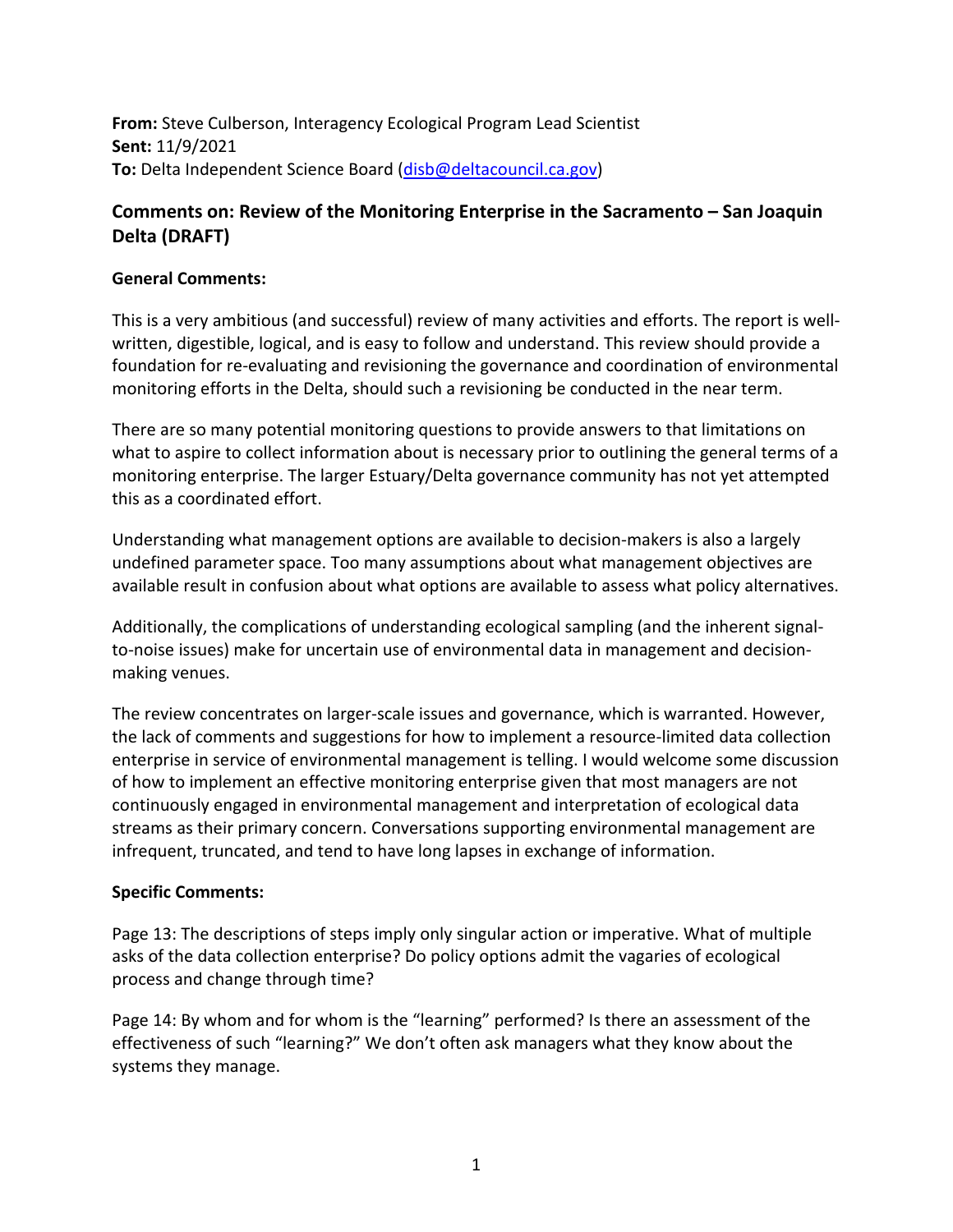Page 15, second paragraph: Our current social/scientific system does not support the type of communication described here. Is this a failure of science or of society?

Page 17, first paragraph: This is well-stated. The current enterprise tends to conflate each/all of these ideas and therefore lacks clarity about which to pursue, how, and when, and by whom, over what time horizon.

Page 24, third paragraph: probably the core of the review: "…there is not a consolidated description of the management context, decision-making needs, or specific questions for adaptive management in the Delta."

Page 32, third paragraph: These responses are easy to assert without querying further. What are the specifics of each claim? When I have dug into "complaints," I have often found that a misunderstanding about the underlying justification for a particular sampling program or proper use of resulting data is actually responsible for the dissatisfaction of the sampling programs rather than simply "not serving the needs" of a particular stakeholder.

Page 32, last paragraph, last sentence: Can the ISB entertain a discussion about on example where the existing monitoring program is not "nimble" enough? The details of the discussion might be very informative.

Page 34, second paragraph: I wonder if such a "comprehensive conceptual model" would be possible – meaning workable, tractable, and deliverable.

Page 35, second paragraph: Agreed in the main with the point being made here, but is the current TMDL approach a useful way forward?

Page 37: There is no existing mandate to explicitly monitor non-native species, is there? We do this as a by-product of samples collected for other mandates. This is a common way of collecting ecosystem data in our estuary (perhaps not the best way, however….).

Page 40, third paragraph: This needs unpacking. I don't know if the judgement here is meant to be supportive or critical.

Page 41, second paragraph: Is there a mandate to monitor benthic invertebrates?

Page 48, second paragraph: Any suggestions for how to structure resource allocations for future environmental sampling technologies? Program managers are notoriously reluctant to earmark funds for techniques that may not yet exist or be widely already deployed….

Page 56, second paragraph: identifying take limitations as a key impediment to effective sampling seems questionable from my perspective. I have been involved in oversight of scientific and incidental take of endangered species for IEP and have not been aware of any formal refusal to extend take coverage to any activity covered under the IEP program of sampling activities.